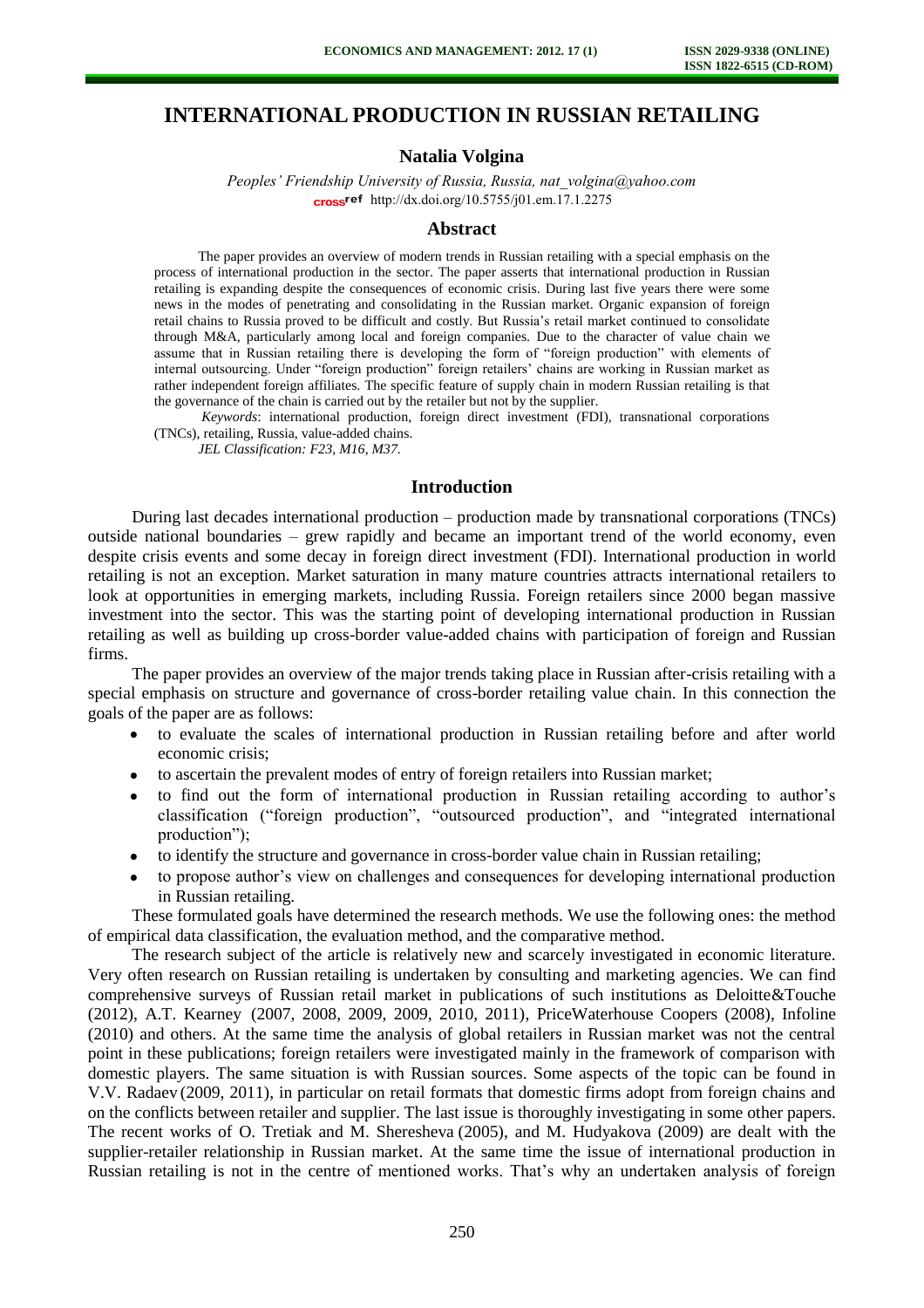retailers' activity in Russian market is to a certain extent new, and gives an opportunity to predict the prospects of expansion of international production that foreign chains are building up in Russian territory.

## **Scales of international production in Russian retailing**

At the beginning of 1990s Russian retail organized market was very poor developed and there was only a few large foreign retailers in it. Nevertheless since 2000s Russian retail market was becoming more and more attractive for foreign players. Over last decade there was an impressive expansion of Russian retail market, stimulated by growing consumer spending, relatively low income tax, fast development of new retailing formats, outpacing growth of retailing operations in the regions outside Moscow and St. Petersburg. All these processes were accelerated by arrival of foreign retailers that began massive investment into the sector.

To estimate potential of the retail markets international consulting agency A.T. Kearney developed the Global Retail Development Index – GRDI (2007, p.1). Since 2002 it ranks the top 30 emerging countries on a 100-point scale – the higher the ranking, the more urgency there to enter the country. GRDI scores are based on the following four variables: country risk (25%), market attractiveness (25%), market saturation (30%), and time pressure (20%). In 2005, 2006 and 2007 Russia was ranked 2nd most attractive retail market in GRDI (2007, p.4). The windows of possibilities for foreign players were extremely large.

The growth rates in Russian retailing were larger than GDP growth rates during first decade of 2000 before crisis. Moreover, retailing was one of the most dynamic sectors of Russian economy; retail sales growth was very impressive: it grew by 8.4% in 2002/2003, 12.1% – in 2003/2004, 12.0% – in 2004/2005, 18.5% – in 2005/2006, and 28.1% in 2007/2008 (Twardzik, 2011). In 2007 retail sales (according to Rosstat, 2011) equalled to 424 bln dollars (13.9 bln roubles), compared to 120 bln dollars in 2002.

In our paper (Volgina, 2008) we have identified three stages of entering foreign chains into Russian retailing. Stage I – until 2000: entry of separate chains (Stockmann, K-Rauta, Ramstore); Stage II – 2000- 2006: powerful expansion of international retailers into Russian market (IKEA, SPAR, Metro Group, Auchan Group, Marktkauf, Tengelmann/OBI, REWE/Billa); Stage III – 2007-till now: a relative slow down in entering newcomers into Russian retail market (Marks&Spencer, C&A, Debenhams, Next as well as a "train" of different apparel brands).

In order to assess the scales of international production in Russian retailing before crisis we use the statistics of foreign investment in the form of foreign direct investment, portfolio investment and other investment (loans and credits). The indicators of FDI are the best ones to estimate how large is the system of international production in Russian retailing, because it is FDI that builds up the basis of international production. According to Rosstat by 2008 the stock of FDI in Russian trade (including retailing and wholesale) reached 9.8 bln dollars or 8% of whole stock of all FDI in Russian industries (Rosstat, 2011). At the same time FDI stock in Russian retailing only was about 2.224 bln dollars (1.8%). But we think that the indicator of FDI in wholesale and retail trade is much better characterized the scale of international production in Russian retailing because in reality it is very difficult to separate retail and wholesale operations of retailing companies.

Russian economy has been hit by the global financial crisis more than expected, including the consumer goods and retail sectors  $-$  e.g., market value of retail companies dropped by 70-90% in 2009 (Deloitte, 2012). Although the retail industry has grown continuously, there was a steep fall in the growth rate. The volume of retail market didn't decrease in 2009 (14,6 trillion roubles in 2009 compared with 13,9 in 2008), only the growth rates were down from 28,1% in 2008 to 4,7 in 2009 (Twardzik, 2011). In 2010, the Russian retail market recovered after the economic slowdown observed during the previous year and increased by 12.9% to 16.5 trillion roubles (543.5 bln dollars). The crisis intensified consolidation processes in retail and consumer goods markets. Foreign companies will have an excellent opportunity to strengthen their positions or enter Russian market. Some of them already started this process.

Despite recovery of Russian retailing after crisis, according to A.T. Kearney current conditions (in the retail market) are significantly less positive than they were in the early 2000s, yet Russia holds promise over the long term (A.T. Kearney, 2009, p.9-10). Additionally, there can be long lead times and a steep learning curve when building and opening stores in Russia. IKEA, for example, spent years jumping bureaucratic hurdles before opening its first Russian store. Corruption has lessened but is still prevalent. Companies entering Russia should come armed with risk-mitigation strategies, including establishing government relations, operating by strict standards and building goodwill by investing in national priority projects. In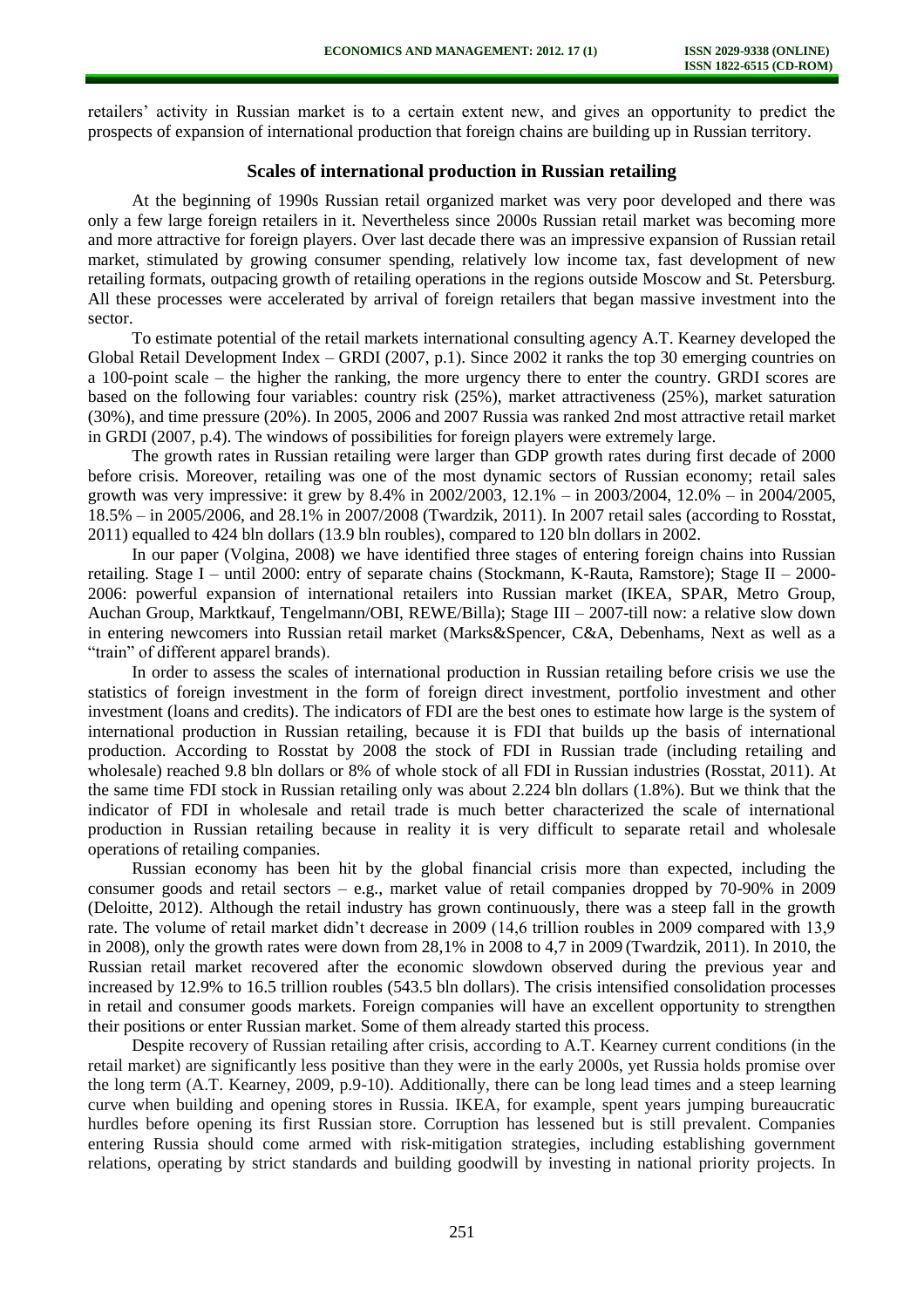2009 according to Global Retail Development Index<sup>TM</sup> Russia got the  $2<sup>nd</sup>$  place (after India) with 60.0 GRDI score: +1 change in rank compared to 2008 (A.T. Kearney, 2009, table 1).

In The 2010 Global Retail Development Index<sup>TM</sup> Russia got the 10<sup>th</sup> place with 53.1 GRDI score  $(-8)$ change in rank compared to 2009). While it dropped eight spots in rankings in 2010, Russia remains Eastern Europe's highest-ranked country. Slower GDP and retail growth rates and increasing market saturation contributed to the decline, yet the retail environment in Russia has not changed dramatically. Russia remains Europe's largest consumer market, with rising disposable incomes and an expanding middle class, and it offers massive growth opportunities for retailers with a long-term approach (Kearney, 2010, p.3).

The author comes to the conclusion that international production in Russian retailing is expanding despite the consequences of economic crisis. Russia is becoming an integral part of global retail market. Due to author's estimates by 2011 the stock of FDI in Russian retailing accounted for 2.8 bln dollars compared with 2.2 bln dollars in 2008. If we take into account not only FDI, but also all amount of foreign investment in Russian Federation the importance of international production in Russian retail trade would be even bigger. The larger share of FDI stock for the first half of 2011 – 17.5% accounted for wholesale and retail trade (for comparison the share of mineral resources was equalled to 17,2%). The inflow of foreign investment into Russian retailing in the first half of 2011 reached 3.5 bln dollars – 2,5 times much compared with the same period of 2010 (Rosstat, 2011).

We have mentioned largest foreign retailers that were working in Russian market. Here we try to assess their positions in Russian retail market from the point of view of sales values. According to ranking «Infoline&Retailer Russia Top100» (Infoline, 2010), based on interviews retailers working in Russian market, we can identify positions of foreign retailers compared with main Russian players. According to Infoline gross sales of 100 largest retailers accounted for 2557.7 bln roubles in 2010. First 10 retailers accounted for 50% of sales (1324.2 bln roubles). First two leaders are Russian companies – Х5 Retail Group (342,6 bln roubles) and Magnit (236,2 bln roubles.). In the first 10 ranking companies there are French Auchan (third place with 178,1 bln roubles of sales). All foreign retail chains accounted for 21% of the market of retail sales in Russia (for 100 largest retailers). In 2010 the top 20 retailers accounted for about 11% of the country's total retail sales value. The three largest players (the X% Retail Group, Magnit and the Auchan) controlled almost 5% of the market (Twardzik, 2011).

### **Modes of entry of foreign retailers into Russian market**

In our paper (Volgina, 2008) we have identified three key strategies, that foreign players chains used penetrating Russian retail market. They are as follows: opening foreign subsidiaries via greenfield FDI (Metro, Auchan, IKEA, Stockmann, etc.), purchase of Russian chains (Rewe, SPAR, etc.) and franchising via Russian and foreign franchisee (OBI, BHS, Marks & Spencer, C&A, other department stores). Foreign subsidiaries and franchising proved to be more effective methods of entering Russian retail market in the 1990s and beginning of 2000s. There are some examples of joint ventures (supermarkets Billa, owned by German Rewe and Russian Marta).

During last 5 years there were some news in the modes of penetrating and consolidating in the Russian market. According to A.T. Kearney (2010), foreign retailers such as Auchan and Metro Group are driving the development of big-box stores, and some have established smaller stores in cities to increase penetration. Organic expansion in Russia, however, is difficult, costly and slow. Carrefour struggled with its entry and expansion, eventually selling the leasing rights of its two hypermarkets and withdrawing from the market. But, as Auchan has shown with its 40 Russian hypermarkets, endurance can pay off. The remaining attractive retail M&A targets are limited mainly to geographic niches.

At the same time Russia's retail market continues to consolidate through mergers and acquisitions (M&As), particularly among local companies. We expect this trend to continue, with the largest domestic chains acquiring both national and medium-sized regional players. For foreign companies, entry via M&A has proven difficult (though quite attractive) as local companies have strong lobbying advantages. Entering Russia requires understanding and adapting to local operating conditions, including logistical challenges. Lines at borders and ports, poor service quality, infra- structure issues and long distances between large cities cause delays and make the supply chain a strategically crucial function. Additionally, there can be long lead times and a steep learning curve to build and open stores in Russia. IKEA, for example, spent years overcoming bureaucratic hurdles before opening stores in Russia. Nevertheless, it is possible to overcome these hurdles and be successful in the market. Multinationals such as Metro Group and Auchan have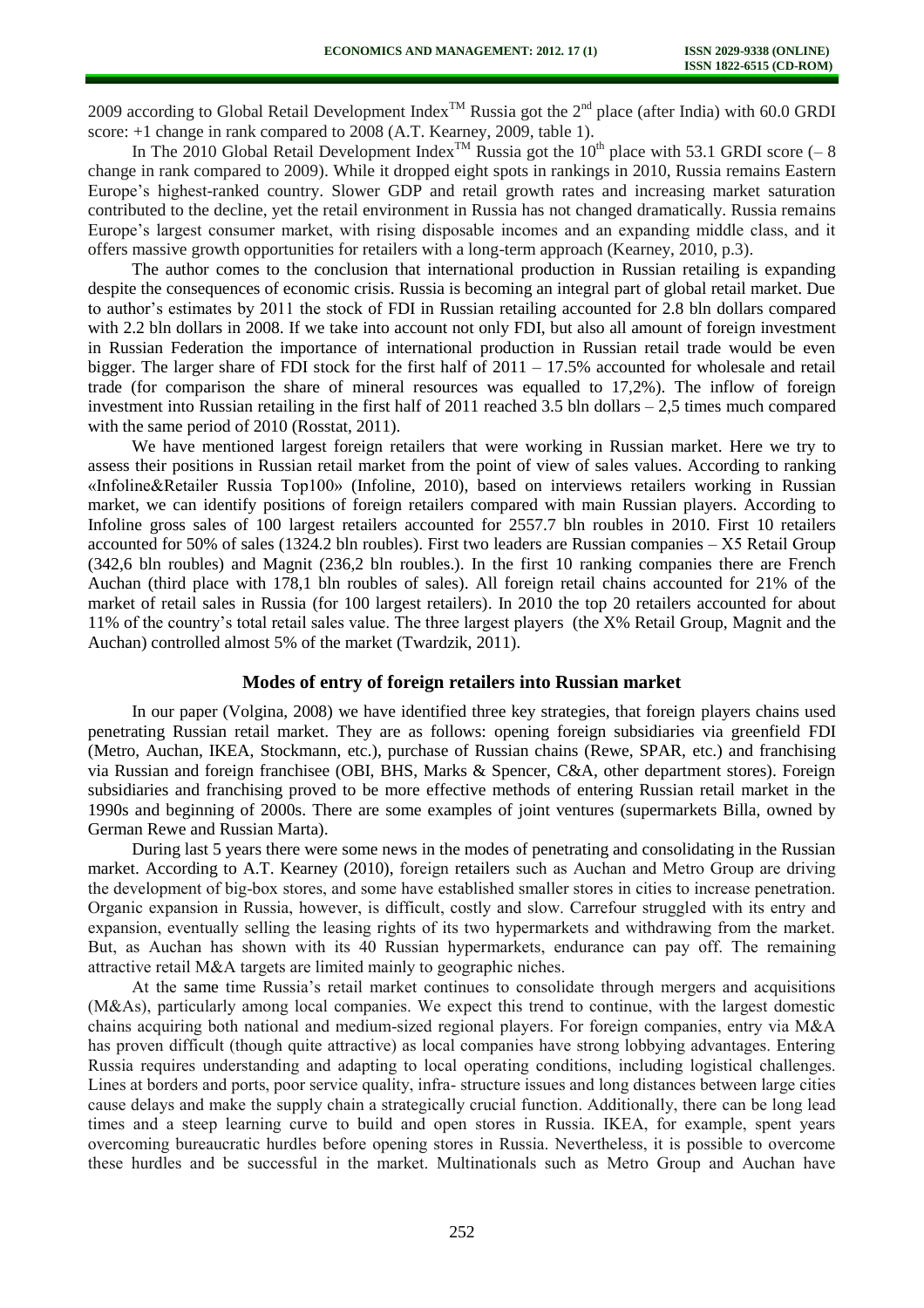operated in Russia for years, understanding the rules of the game and continuing to grow through expansion. (A.T. Kearney, 2011, p. 9).

## **Forms of international production in Russian retailing**

International production is expanding not only in its quantitative scales; it is changing its nature as well. In the previous research (Volgina, 2011) we have formulated a concept of quality evolution of international production and identified its three forms – «foreign production», «outsourced production», and «integrated international production» (IIP). The basis of this identification was the notion of cross-border value-added chain: distribution of different parts of the chain in different geographical locations all around the world means that production is becoming international by its nature.

Key criteria for identification of the forms of international production forms are: TNCs' organization strategy for entering foreign market, including special character in geographical fragmentation of production; the degree of functional integration in cross-border value chain; the level on integration of the economy (where the parts of the chain are located) into the world economy. Below we give a short overview of these forms.

The specific feature of «foreign production» is that main organizational strategy of TNC aims at establishing stand-alone foreign affiliates, that works mostly as independent entity in the country acquiring foreign investment. Foreign affiliate abroad looks like miniature replicas or as a duplication of parent firm. As for geographical strategy in the framework of "foreign production" – the most popular are so called multi-country strategies. It means that foreign affiliates (miniature replicas) of a parent firm are located in different countries and very poorly linked with each other if linked at all. Under these strategies foreign affiliates supply with their products mainly host country market while parent TNC controls these affiliates in different regions, countries or locations.

As for the types of links in the cross-border value chain – parent company controls foreign affiliates mostly by ownership as well as by inflows of long-term capital and transfer of technology. Parent company exercises only fragmented control and governance over their foreign affiliates, and a degree of integration in cross-border value chain is rather low. It follows that the level of integration of host country (where the affiliates are located) into the world economy are poor as well. Moreover the influence of TNCs on the host country economy is limited with exception of the situation when the produce of foreign affiliate accounted for a large part on a special segment of domestic market.

Beginning from 1970s we can observe the expansion of international production which takes a form of «outsourced international production». It is closely related with the phenomena of cross-border outsourcing and regional fragmentation of production. The main distinction of cross-border "outsourced production" from the previous "foreign production" is that only fragments of firm's production (value chain) are moving abroad compared with the miniature replicas of parent companies. It means that the value chain takes the cross-border form, and links between countries and firms are becoming tighter, location of production is transforming from national into regional one. Companies of host countries (foreign affiliates and independent domestic firms) are embedded into cross-border value-added chain, becoming integral part of international production. There emerged relations on interdependence between host and home countries companies, though the latter still possess the control over the functioning of the cross-border value chain.

The form of "integrated international production" (IIP) is developing very fast during last 15-20 years. And though more simple forms of international production (like "foreign production" and "outsourced production") are still dominating in the world economy, IIP is gradually expanding and most probably in the future will be the phenomenon that to a greater extent is determining configuration, nature and main directions of world economy development.

In the framework of IIP regional fragmentation of production is supplemented by global fragmentation of production; regional outsourcing is transforming step-by-step into outsourcing that is global in its scale. Moreover, for IIP vertical and horizontal integration of production processes are supplemented by functional integration of globally integrated value-added chains. Different production functions (including services) are carried out by parent TNCs, foreign affiliates, and independent firms for the system of international production as a whole. Control over the global value-added chain is exercised by equity mechanisms over foreign affiliates and non-equity links (contracts) over independent firms, which are working like regional or global outsourcers. The integration of this type is characterized by deep integration of national economies into the world economy.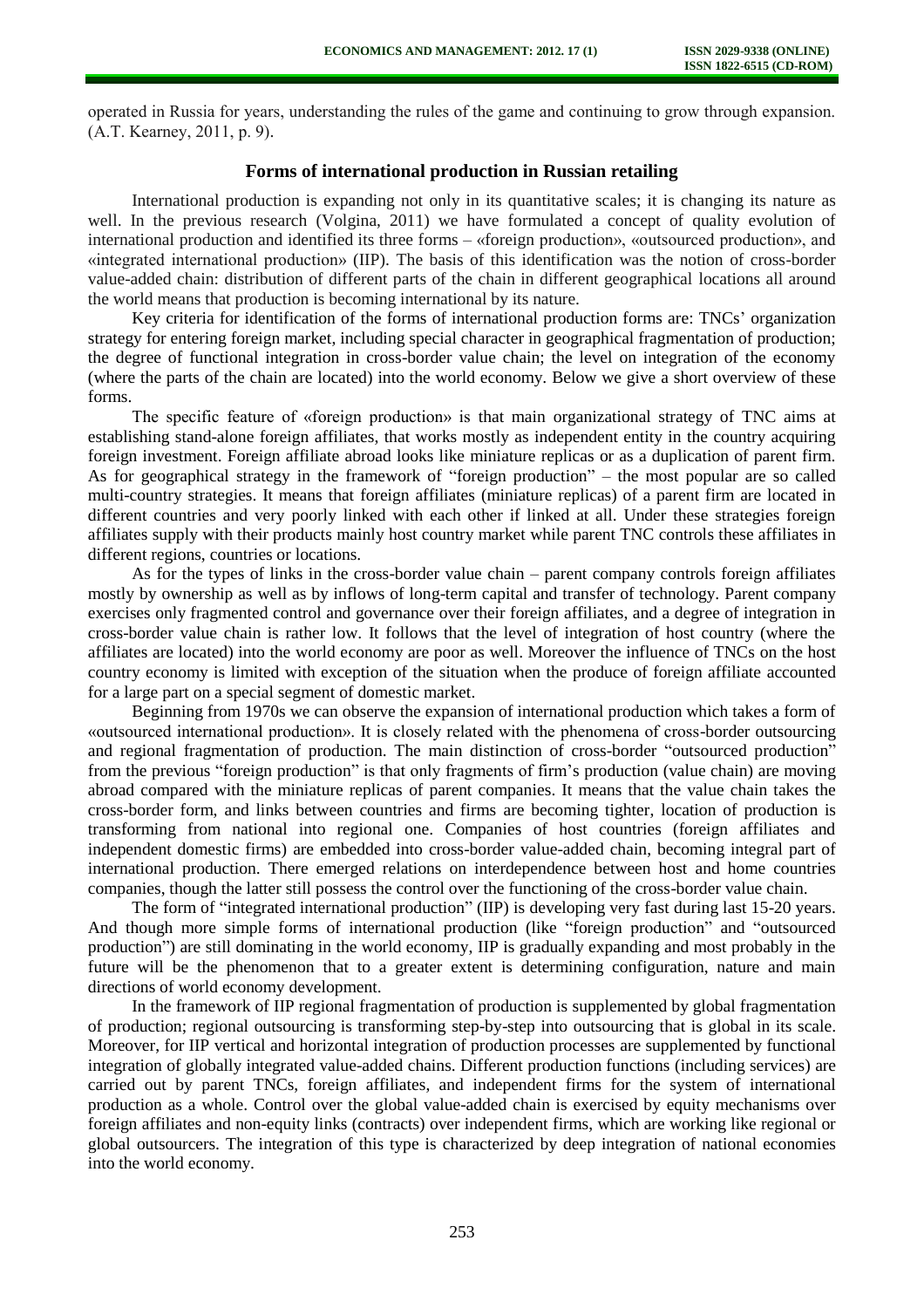Taking into consideration the character of value chain in Russian retailing we assume that in Russian retailing there is developing the form of "foreign production" with elements of internal outsourcing. Under "foreign production" foreign retailers' chains are working in Russian market as rather independent foreign affiliates. Foreign retail chains (for example, Auchan Group, Metro Group) are at the same time miniature replicas of parent Auchan or Metro in their own markets in France and Germany.

### **Structure and governance in cross-border value chain in Russian retailing**

In order to confirm the hypothesis that Russian retail has elements of internal outsourcing let's examine the structure of value chain in Russian retailing, paying special attention on supplier-retailer relationship. Value-added chain in retailing includes suppliers, distributors responsible for different logistic activities, retailers and clients of retail stores. Product in retail is a special service of supplying final customers with different kinds of goods. To research the «zone» of interaction between supplier and retailer we need to identify typical model of organization of retail logistics in Russia which can be depicted as threelayer pyramid that includes operator 1PL, 2PL and 3PL.

1 PL model (first-party logistics) – is an autonomous logistics, when independent agent makes all the operations. A 1PL operator can be a manufacturer, trader, imposter/exporter, wholesaler, retailer or distributor. Anyone having goods moved from their place of origin to their new place is considered to be first-party logistics provider. The scheme is widespread in Russian retailing, especially when the retailer is rather small and has limited number of retail shops. The level of integration in the supply chain is not high.

2 PL model (second-party logistics) – is a traditional logistics, when logistical services are partially carried out by 2PL providers – transport companies, forwarders, custom brokers, etc. It means that all the functions that in 1PL model, were made by retailers, are now on outsourcing.

3 PL model (third-party logistics) – is so called contract logistics, when almost all main logistics functions are made on the basis of outsourcing. 3 PL provider is wholly responsible for logistic functions for the client (retailer), it is carried out transportation, warehousing, distribution and management of the whole supply chain in retailing. It is widely spread in competitive markets of FMCG (fast moving consumer goods), where suppliers are responsible for SCM − supply chain management.

4 PL model (fourth-party logistics) – is an integrated logistics, when logistic operators use system approach to the management of business processes, including building-up of effective supply chain and exchange of data among agents of the chain in real time format on the basis of modern information and communication systems. 5 PL model (fifth-party logistics) – electronic logistics, is used rather poor even in mature retail markets.

What kind of logistics is prevailing now in Russian retailing? For some subjective and objective reasons Russian retailing companies are demanding for services of 1-2PL providers. They "give" on outsourcing only separate operations, such as warehousing, transportation and distribution of shipment. Russia stands behind other countries in using 3PL operators. In 2007 the share of contract logistics in European countries was  $81\%$ , in the USA – 56% and in Russia – 23%.

But recently in Russia there emerged a range of retailers that demand services of 3 PL operators, contract logistics. These are large Russian retail chains (X5 Retail Group, Magnit) as well as foreign retailers, which got accustomed in their home markets to 3 PL logistics and are moving this practice to Russia. Foreign retailers bring their established supplier relationships with them to Russia. Foreign retailers and processors impose all elements of the "Western" supply and quality chain management in Russia. For example, Auchan, BAT, Danone, IKEA, Mars, Metro Cash&Carry, Kodak, LG, Nestle Food, Pepsi, Procter&Gamble, Wriggles, Sony, HP, Unilever use model 3 PL in Russian market. The positions of 3 PL operators in Russian market are occupied by foreign logistics companies. Thus, French FM Logistic is one of large foreign operators in Russian logistics market. It works in Russia since 1994 in the segments of retail, electronics and high tech, food products, hygiene, cosmetics (from FMCG to luxury products) and provide the whole supply chain services (customs, warehousing, transport and co-packing) to a range of companies, including Auchan, Real, Mars, Nestle, L'Oreal, Seldico, Henkel, Bat, Bosch and others (FM logistics, n.d.).

It is very important to assess the nature of supplier-retailer relationship in Russian retail market. According to our research we can stress that the specific feature of supply chain in modern Russian retailing is that the governance of the chain is carried out by the retailer but not by the supplier.

This author's conclusion is confirmed by the findings of other researchers who have dealt with the topic. In their work O. Tretyak and M. Sheresheva (2005) pointed out that in recent years there has been major growth in the retail sector in Russia. The Russian retail market has undergone numerous changes, with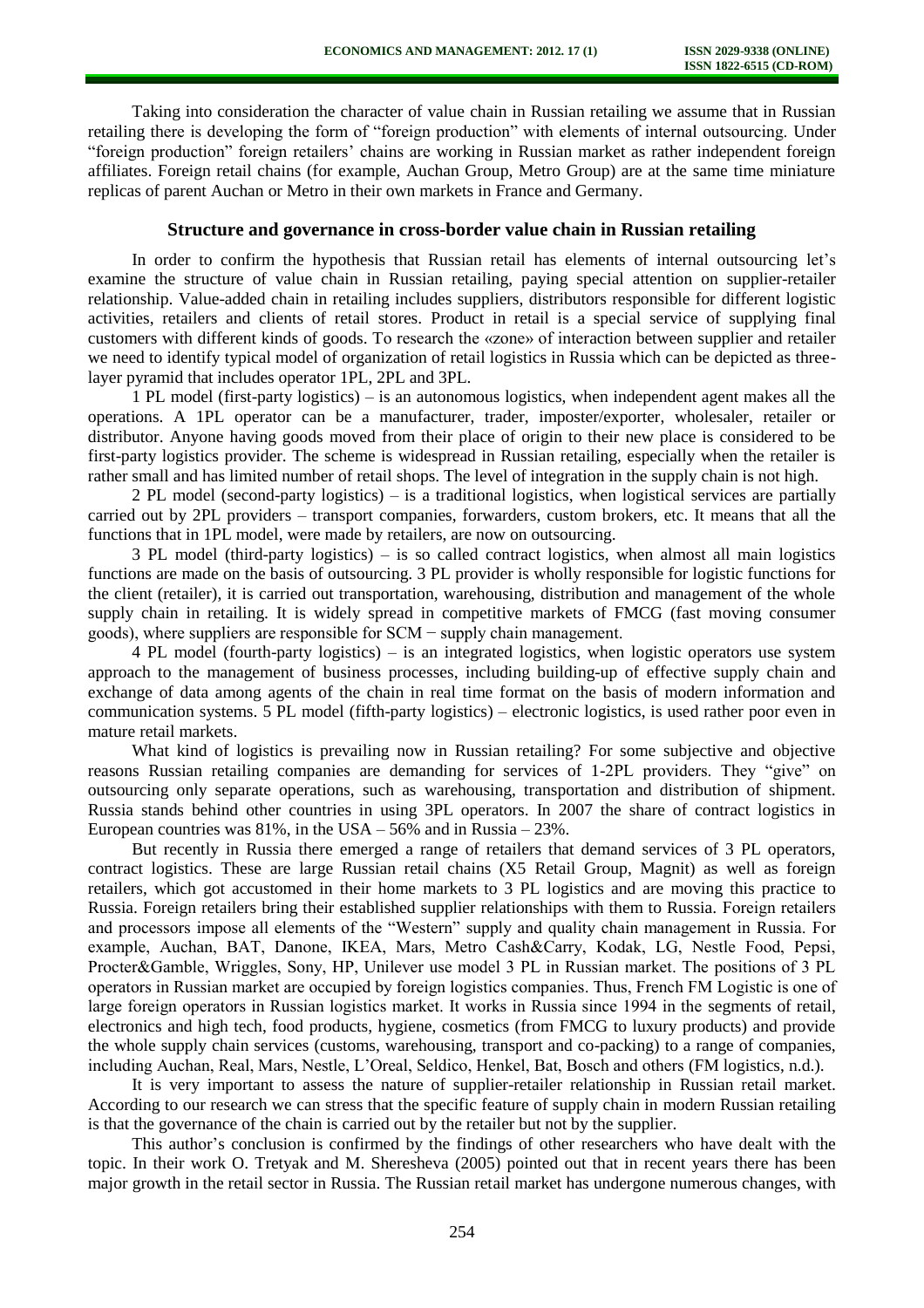retail chains becoming increasingly powerful. This process was clearly accelerated by recent arrival of foreign retail "heavyweights" known for their aggressive marketing strategy and the successful implementation of modern business practices.

Z. Pall, M. Sheresheva and J.H. Hanf (2005) also confirmed that supplier-retailer relationships are now of growing importance in the Russian retail sector. Most local companies in the Russian retailing still consider selling firms as adversaries, not collaborators, and therefore prefer to emphasize on optimizing single transactions instead of creating win-win situations and building long- term connections.

M. Hudyakova (2009) stressed that inter-relations between retail chains and suppliers are very contradictory. During 2000s the sufficient part of market power was shifting gradually from suppliers to retailers, including foreign ones. Retailers, as a more powerful side of contractual relations, pursue a policy aimed at imposing on suppliers unequal terms of the contracts.

#### **Conclusion**

The paper provides an overview of the major trends taking place in Russian retailing with a special emphasis on the process of international production in the sector. Russia is becoming an integral part of global retail market. The author comes to the conclusion that international production in Russian retailing is expanding despite the consequences of economic crisis. Due to author's estimates by 2011 the stock of foreign direct investment FDI in Russian retailing is accounted for 2.8 bln dollars compared with 2.2 bln dollars in 2008.

During last five years there were some news in the modes of penetrating and consolidating in the Russian market. Organic expansion in Russia of foreign retail chains proved to be difficult, costly and slow. Russia's retail market continued to consolidate through M&A, particularly among local companies. For foreign companies, entry via M&A has proven also difficult as local companies have strong lobbying advantages. Nevertheless large foreign retailers used M&A as an effective instrument for market consolidation.

Taking into consideration the character of value chain in Russian retailing we assume that in Russian retailing there is developing the form of "foreign production" with elements of internal outsourcing. Under "foreign production" foreign retailers' chains are working in Russian market as rather independent foreign affiliates. Foreign retail chains (for example, Auchan Group, Metro Group) are at the same time miniature replicas of parent Auchan or Metro in their own markets in France and Germany.

As for the models of logistics, the author's finding is that Russian retailing companies are demanding for services of 1-2PL providers. But recently in Russia there emerged a range of retailers that demand services of 3 PL operators, so called contract logistics. These are large Russian retail chains (X5 Retail Group, Magnit) as well as foreign retailers, which got accustomed in their home markets to 3 PL logistics and are moving this practice to Russia (Auchan and Metro). According to our research we can stress that the specific feature of supply chain in modern Russian retailing is that the governance of the chain is carried out by the retailer but not by the supplier.

### **References**

- 1. A.T. Kearney. (2007). Global Opportunities for Global Retailers. The 2007 A.T. Kearney Global Retail Development Index<sup>TM</sup>. Retrieved March 8, 2012, from http://www.atkearney.com/images/global/pdf/ GRDI\_2007.pdf.
- 2. A.T. Kearney. (2008). Emerging Opportunities for Global Retailers. The 2007 A.T. Kearney Global Retail Development Index<sup>TM</sup>. Retrieved March 8, 2012, from http://www.atkearney.com/images/global/pdf/ GRDI\_2008.pdf.
- 3. A.T. Kearney. (2009). Windows of Hope for Global Retailers. The 2009 A.T. Kearney Global Retail Development<br>Index<sup>TM</sup>. Retrieved March 8. 2012. from http://www.atkearney.com/images/global/pdf/ Retrieved March 8, 2012, from http://www.atkearney.com/images/global/pdf/ 2009\_Global\_Retail\_Development\_Index.pdf
- 4. A.T. Kearney. (2010). Expanding Opportunities for Global Retailers. A.T. Kearney's 2010 Global Retail Development IndexTM. Retrieved March 8, 2012, from http://www.atkearney.com/images/global/pdf/ 2010\_Global\_Retail\_Development\_Index.pdf
- 5. A.T. Kearney. (2011). Retail Global Expansion: A Portfolio of Opportunities. The 2011 A.T. Kearney Global Retail Development IndexTM. Retrieved March 8, 2012, from http://www.atkearney.com/images/global/pdf/ Retail Global Expansion-GRDI 2011.pdf